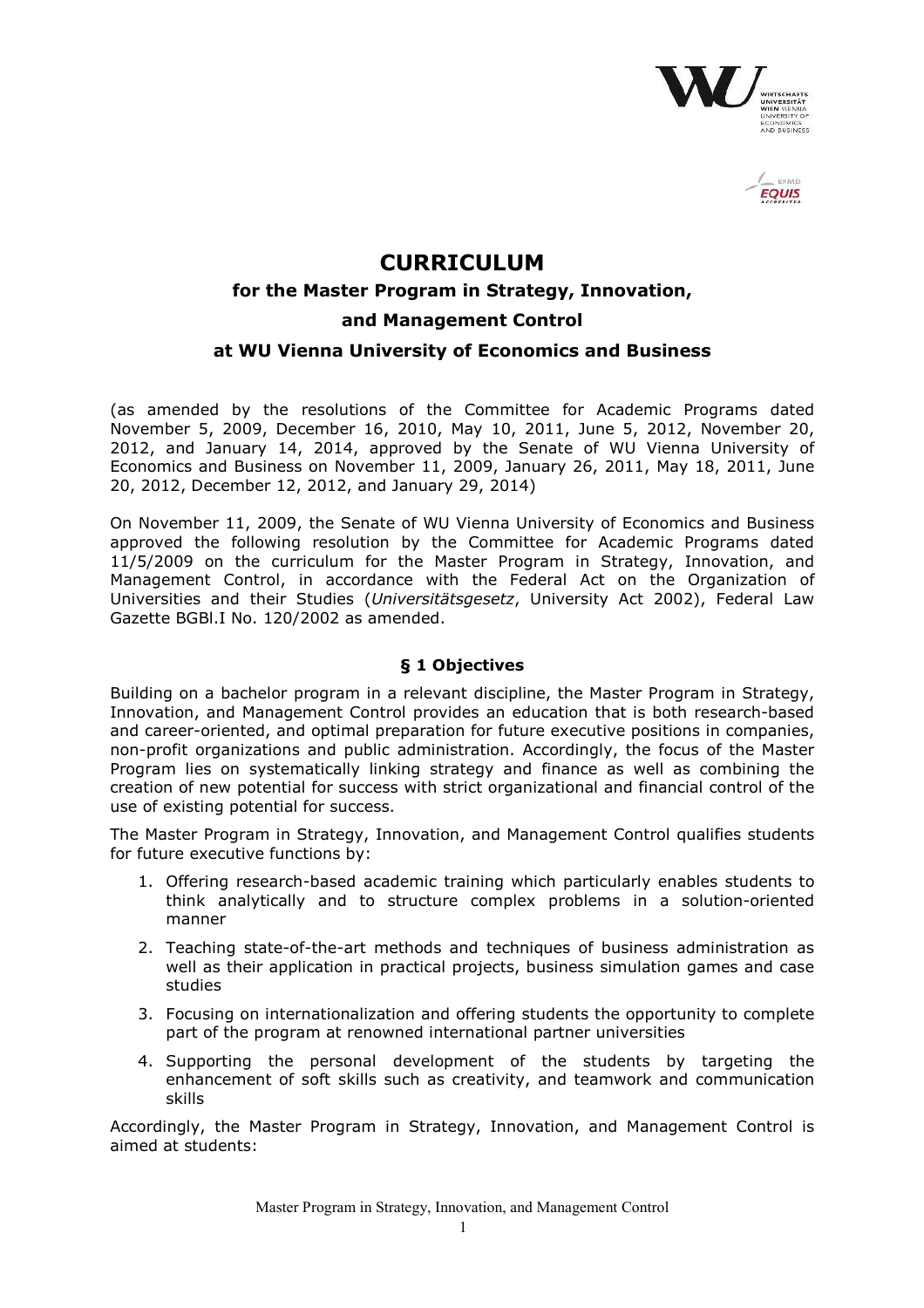- 1. Whose career objective is to assume executive responsibility within existing organizations or as founders of companies
- 2. Who have excellent analytical skills and are willing to analyze practically relevant business issues in a scientific manner
- 3. Show a high degree of international mobility and want to grow with new global challenges
- 4. Have very good general knowledge of business administration due to having completed a bachelor program in social and economic sciences with excellent grades

Completion of the Master Program in Strategy, Innovation, and Management Control qualifies students to:

- 1. Master the challenges faced by internationally successful executives
- 2. Adequately structure, model, and systematically solving practically relevant management issues
- 3. Apply existing management techniques in practice in a reflective manner by considering their possibilities and limits
- 4. Handle new challenges in a creative and entrepreneurial way
- 5. Analytically and critically deal with questions of managing organizational units and their economic, social and ethical implications
- 6. Observe the development of new management approaches and, based on the principle of life-long learning, independently deepen knowledge of such approaches

In this Master Program, students acquire in-depth methodological and problem-solving skills, particularly in the following fields:

- Conducting strategic company and environmental analyses
- Developing corporate, business and functional area strategies
- Monitoring strategy implementation
- Creating new problem solutions and business models
- Planning, organizing and controlling innovation projects
- Preparing business plans for new ventures and start-up enterprises
- Using methods of management accounting to support decision-making
- Operative and strategic performance measurement and management
- Conceiving and implementing management control systems that meet specific requirements
- Conducting organizational analyses
- Designing organizational structures and processes
- Managing organizational change
- Project management
- Gathering, analyzing and interpreting empirical data to provide a well-founded basis for decision-making
- Individual work organization, communication and negotiation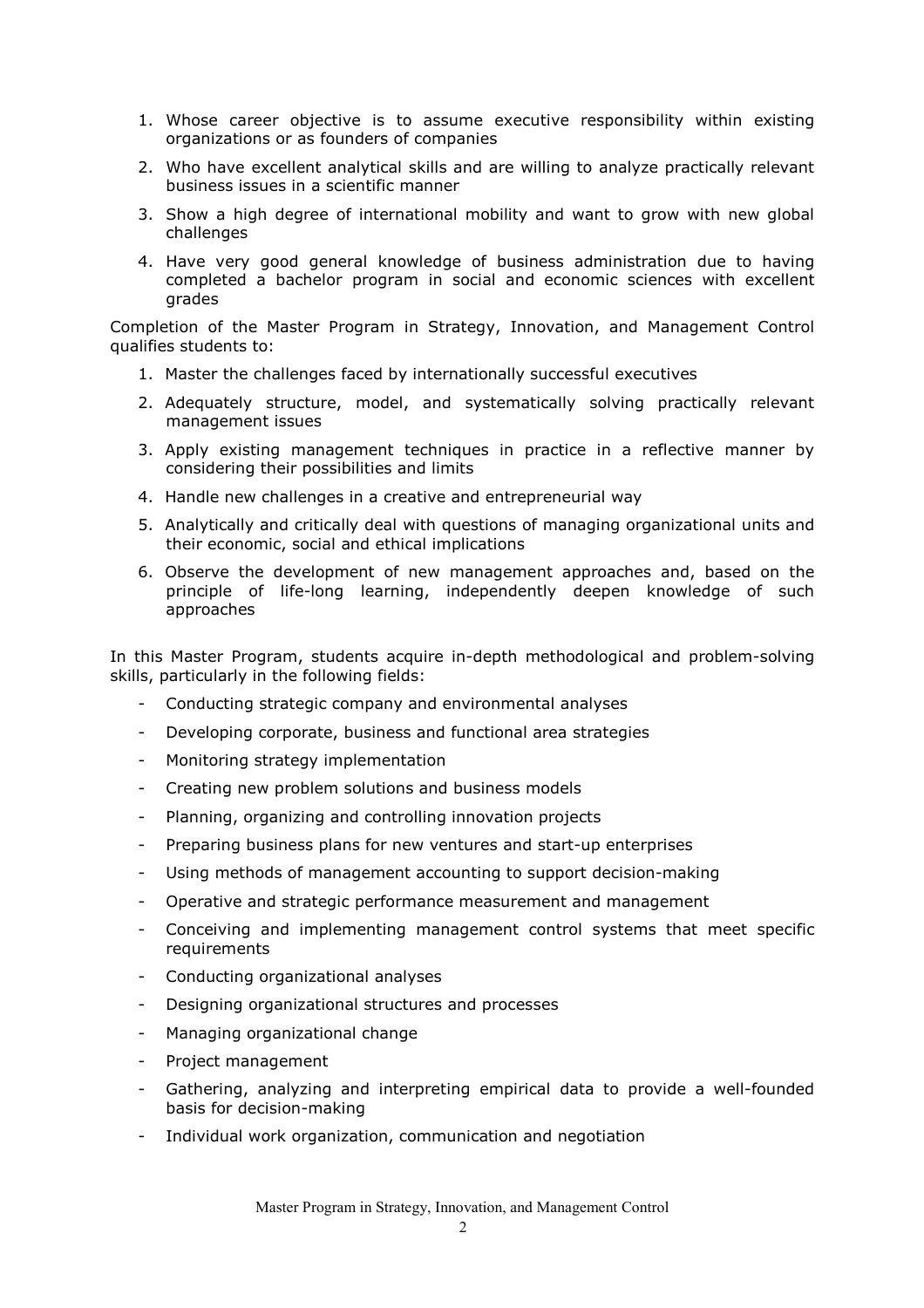Graduates receive optimum preparation for starting or advancing their careers in the following professional fields: management consulting, controlling, business development/strategy, innovation management and organization, and the establishment of their own companies or the general management of start-up enterprises. Graduates should also be made aware of the responsibilities to society associated with a management career.

Furthermore, graduates of the Master Program in Strategy, Innovation, and Management Control are ideally qualified to complete a successful doctoral program as an additional qualification or to embark upon an academic career.

### **§ 2 Admission Requirements**

(1) The prerequisite for admission to the Master Program in Strategy, Innovation, and Management Control is the successful completion of a bachelor degree program or a *Fachhochschule* (university of applied sciences) bachelor program or an equivalent firstdegree program in a relevant discipline at a recognized post-secondary educational institution in Austria or abroad. Admission to the Master Program in Strategy, Innovation, and Management Control is regulated by a selection procedure pursuant to § 64 (6) of the Universities Act 2002.

(2) Dual application of examinations to the Master Program in Strategy, Innovation, and Management Control through recognition of examinations completed in the first-degree program in a relevant discipline pursuant to (1) is not permissible.

# **§ 3 Classification, Structure, Total Credit Hours and ECTS**

(1) The Master Program in Strategy, Innovation, and Management Control is a degree program in social and economic sciences within the meaning of  $\S 54(1)$  of the Universities Act 2002.

(2) The Master Program in Strategy, Innovation, and Management Control is a foursemester program.

(3) The Strategy, Innovation, and Management Control major is worth a total of 120 ECTS credits and 43 semester credit hours. The master thesis is worth 20 ECTS credits, and the subjects of the Master Degree Program in Strategy, Innovation, and Management Control account for the remaining 100 ECTS credits.

(4) The Double Degree major at St. Petersburg State University is worth a total of 133 ECTS credits and 49 semester credit hours. The master thesis is worth 20 ECTS credits, and the subjects of the Master Degree Program in Strategy, Innovation, and Management Control account for the remaining 113 ECTS credits.

(5) The Double Degree major at Queen's University is worth a total of 126 ECTS credits and 42 semester credit hours. The master thesis is worth 20 ECTS credits, and the subjects of the Master Degree Program in Strategy, Innovation, and Management Control account for the remaining 106 ECTS credits.

(6) The Double Degree major at Università Commerciale Luigi Bocconi is worth a total of 130 ECTS credits and 42 or 43 semester credit hours. The master thesis is worth 20 ECTS credits, and the subjects of the Master Degree Program in Strategy, Innovation, and Management Control account for the remaining 110 ECTS credits.

(7) The Master Program in Strategy, Innovation, and Management Control will be held entirely in English.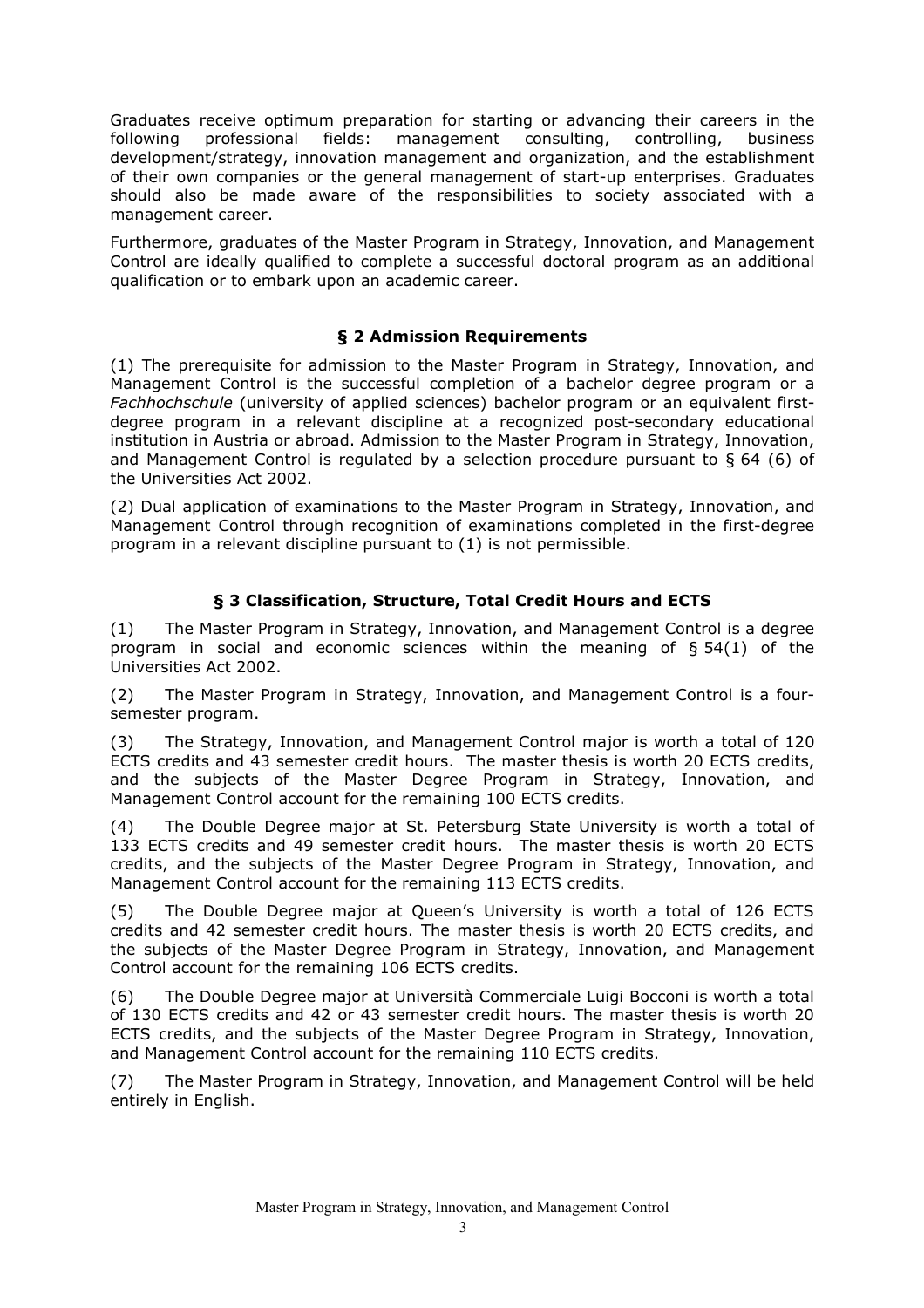# **§ 4 Types of Examinations**

(1) The examination types indicated in this curriculum are defined in the examination regulations of Vienna University of Economics and Business. This Curriculum, together with the Exam Regulations, forms a curriculum pursuant to  $\S$  25(1) item 10 of the Universities Act 2002.

(2) The examination regulations valid at St. Petersburg State University apply to all courses and examinations taken at St. Petersburg State University for the Double Degree major at St. Petersburg State University.

(3) The examination regulations valid at Queen's University apply to all courses and examinations taken at Queen's University for the Double Degree major at Queen's University.

(4) The examination regulations valid at Università Commerciale Luigi Bocconi apply to all courses and examinations taken at Università Commerciale Luigi Bocconi for the Double Degree major at Università Commerciale Luigi Bocconi.

# **§ 5 Majors**

After completing the courses and examinations common to the entire program, students can choose to complete one of the following majors:

- 1. Strategy, Innovation, and Management Control
- 2. Double Degree at St. Petersburg State University
- 3. Double Degree at Queen's University
- 4. Double Degree at Università Commerciale Luigi Bocconi

### **§ 6 Master Thesis**

(1) Each student is obliged to submit a master thesis worth 20 ECTS credits.

(2) In their master theses, the students have to demonstrate their ability to independently handle a topic with the help of academic research methods.

(3) The topic of the master thesis is to be chosen from one of the subjects listed in § 6 (1). Students in the Strategy, Innovation, and Management Control major are entitled to propose a topic themselves or to select one from a number of suggestions made by the available supervisors. Apart from that, § 33 of the Bylaws of the Vienna University of Economics and Business applies.

(4) Students in the Double Degree major at St. Petersburg State University shall write their master theses at St. Petersburg State University and complete the Master Thesis Defense there. The Thesis Defense and the Research Seminar Preparation together are worth a total of 3 ECTS credits. The Master Thesis shall be supervised and graded by the Academic Director at WU Vienna University of Economics and Business.

(5) Students in the Double Degree major at Queen's University shall write their master thesis at Queen's University and complete the Master Thesis Defense there. The Master Thesis shall be supervised and graded by the Academic Director at WU Vienna University of Economics and Business.

(6) Students in the Double Degree major at Università Commerciale Luigi Bocconi shall write their master thesis at Università Commerciale Luigi Bocconi and complete the Master Thesis Defense there. The Master Thesis shall be supervised and graded by the Academic Director at WU Vienna University of Economics and Business.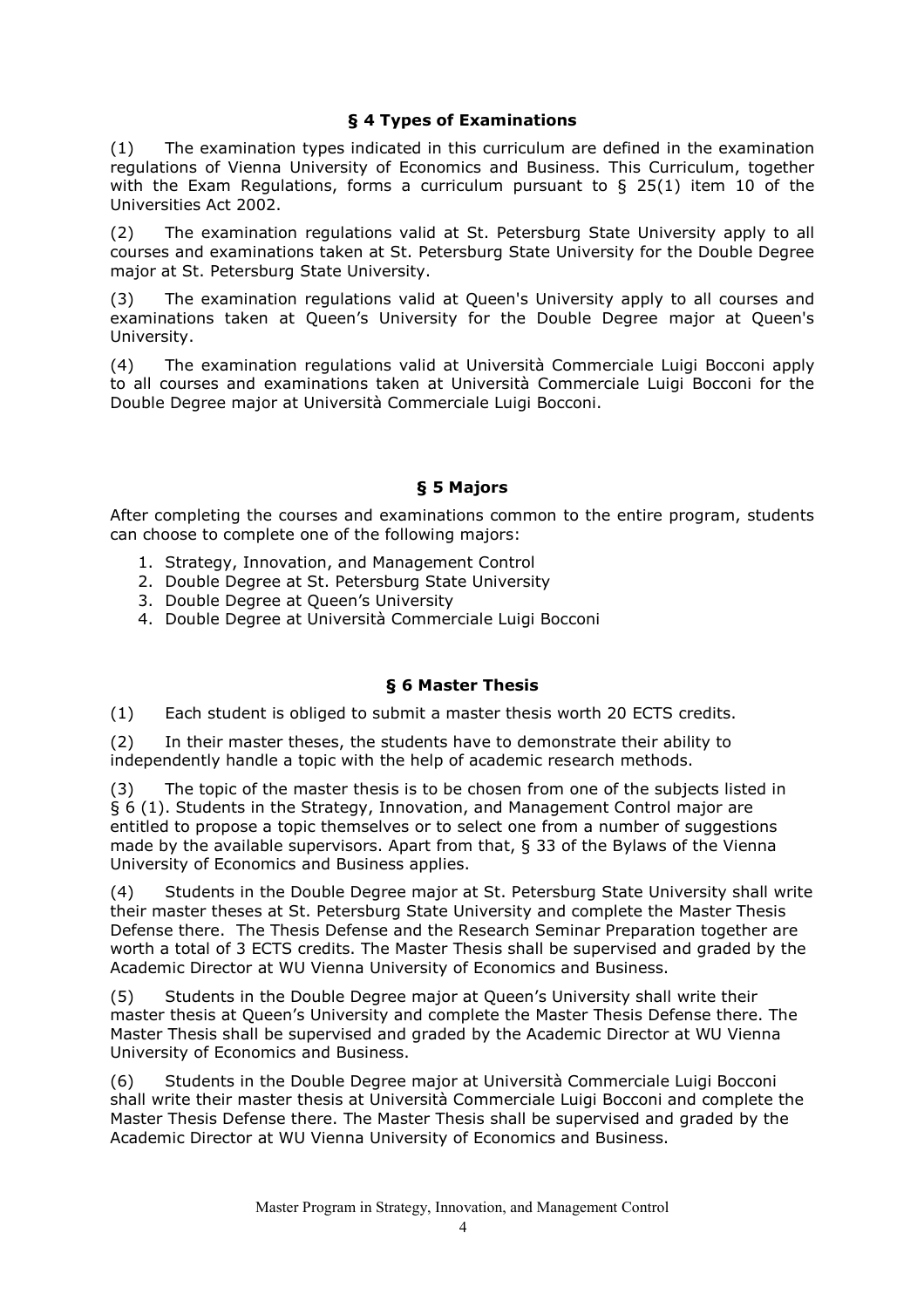# **§ 7 Completion of the Master Program**

(1) After a student has successfully completed all required examinations and the master thesis for the Strategy, Innovation, and Management Control major, a certificate will be issued evidencing the successful completion of the Master Program in Strategy, Innovation, and Management Control.

(2) After a student has successfully completed all required examinations and the master thesis for the Double Degree major at St. Petersburg State University, a certificate will be issued by WU Vienna University of Economics and Business evidencing the successful completion of the Master Program in Strategy, Innovation, and Management Control. The certificate will indicate that the student completed two semesters at St. Petersburg State University.

(3) After a student has successfully completed all required examinations and the master thesis for the Double Degree major at Queen's University, a certificate will be issued by WU Vienna University of Economics and Business evidencing the successful completion of the Master Program in Strategy, Innovation, and Management Control. The certificate will indicate that the student completed two semesters at Queen's University.

(4) After a student has successfully completed all required examinations and the master thesis for the Double Degree major at Università Commerciale Luigi Bocconi, a certificate will be issued by WU Vienna University of Economics and Business evidencing the successful completion of the Master Program in Strategy, Innovation, and Management Control. The certificate will indicate that the student completed two semesters at Università Commerciale Luigi Bocconi.

# **§ 8 Academic Degree**

Graduates of the Master Program in Strategy, Innovation, and Management Control will be awarded the academic degree "Master of Science (WU)", abbreviated as "MSc (WU)."

### **§ 9 Strategy, Innovation, and Management Control Major**

(1) The major in Strategy, Innovation, and Management Control consists of the following courses and examinations in the compulsory subjects:

| Course title                                                                 | <b>ECTS</b> | Credit<br>hours | Type of<br>examination |
|------------------------------------------------------------------------------|-------------|-----------------|------------------------|
| In Managing Business from a Strategic Perspective (7 ECTS)                   |             |                 |                        |
| Managing Business from a Strategic Perspective                               |             | 3               | $PI*$                  |
| In Managing Business from an Entrepreneurial Perspective (7 ECTS)            |             |                 |                        |
| Managing Business from an Entrepreneurial Perspective                        |             | 3               | PI                     |
| In Managing Business from a Financial Perspective (7 ECTS)                   |             |                 |                        |
| Managing Business from a Financial Perspective                               |             | 3               | PI                     |
| In Managing Business from an Organizations & Governance Perspective (7 ECTS) |             |                 |                        |
| Managing Business from an Organizations & Governance<br>Perspective          |             | 3               | PI                     |
| In Aligning Strategy, Innovation, and Management Control (20)                |             |                 |                        |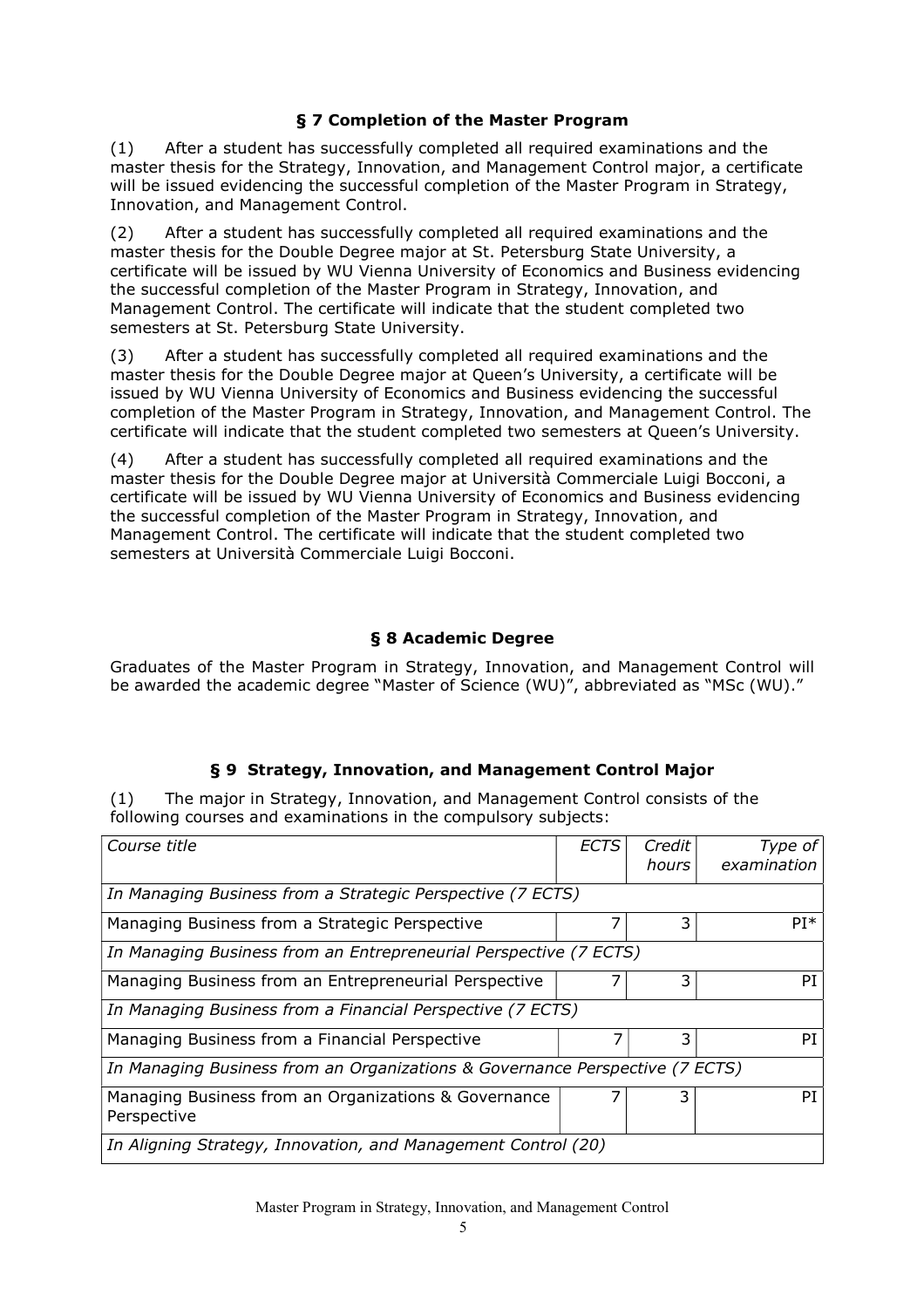| Business Planning and Performance Management | 15 | 5 | PI |
|----------------------------------------------|----|---|----|
| <b>Executive Leadership</b>                  | 5  | 2 | PI |
| In Business Project (15 ECTS)                |    |   |    |
| <b>Business Project</b>                      | 15 | 6 | PI |
| In Managerial Economics (5 ECTS)             |    |   |    |
| <b>Managerial Economics</b>                  | 5  | 2 | PI |
| In Business Research Methods (5 ECTS)        |    |   |    |
| <b>Business Research Methods</b>             | 5  | 2 | PI |
| In Personal Skills (4 ECTS)                  |    |   |    |
| Personal Skills I                            | 2  | 2 | PI |
| Personal Skills II                           | 2  | 2 | PI |
| In Thesis Seminar (2 ECTS)                   |    |   |    |
| How to write a thesis                        | 2  |   | PI |

\* *prüfungsimmanent* (PI), i.e. class with continuous assessment of student performance

(2) In the course of the major in Strategy, Innovation, and Management Control, three electives with continuous assessment of student performance (PI) worth at least 7 ECTS credits and 3 credit hours each must be completed. The following are elective subjects:

- 1. Advanced Strategic Management
- 2. Advanced Entrepreneurship and Innovation Management
- 3. Advanced Financial Management and Accounting
- 4. Advanced Organizational Design
- 5. Advanced Management of Public / Nonprofit / Supranational Organizations
- 6. Business Law
- 7. Course Abroad

(3) The Coarse Abroad elective is not offered at Vienna University of Economics and Business; credits must be transferred from the foreign university. The master-level course must be business/economics-related, be completed during the master program at a recognized post-secondary educational institution outside of Austria and outside of the student's home country, be subject to an examination, and be equivalent in scope and work load to courses offered at WU.

(4) The successful completion of 21 ECTS credits in the subjects Managing Business from a Strategic Perspective, Managing Business from an Entrepreneurial Perspective, Managing Business from a Financial Perspective, and Managing Business from an Organizations & Governance Perspective is the prerequisite for admission to courses in the subject Aligning Strategy, Innovation, and Management Control.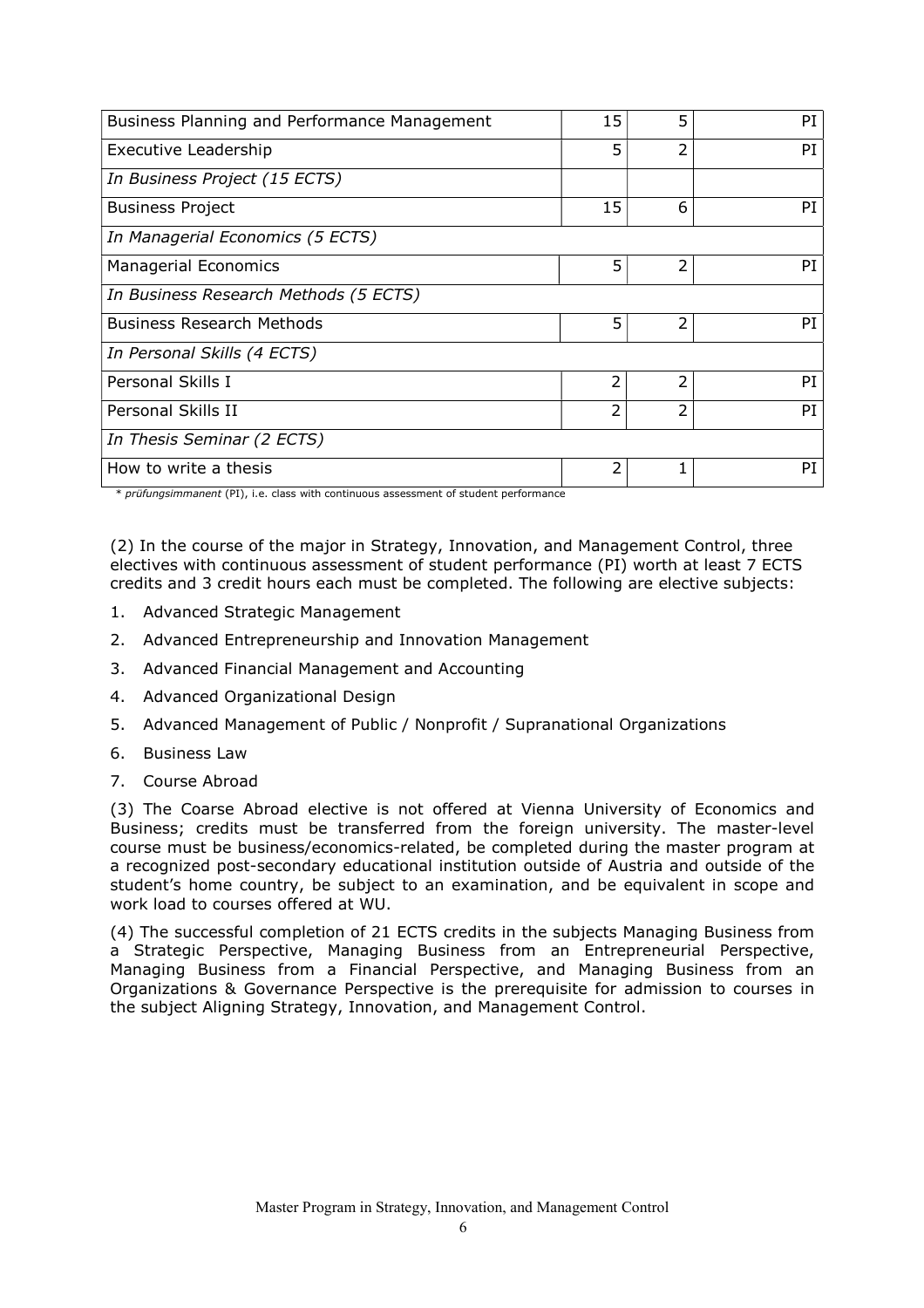(5) The successful completion of the compulsory subject Managing Business from a Strategic Perspective is the prerequisite for admission to courses in the elective subject Advanced Strategic Management.

(6) The successful completion of the compulsory subject Managing Business from a Entrepreneurial Perspective is the prerequisite for admission to courses in the elective subject Advanced Entrepreneurship and Innovation Management.

(7) The successful completion of the compulsory subject Managing Business from a Financial Perspective is the prerequisite for admission to courses in the elective subject Advanced Financial Management and Accounting.

(8) The successful completion of the compulsory subject Managing Business from an Organizations & Governance Perspective is the prerequisite for admission to courses in the elective subjects Advanced Organizational Design and Advanced Management of Public / Nonprofit / Supranational Organizations.

### **Double Degree major taken at St. Petersburg State University**

### **§ 10 Selecting Participants**

The courses and examinations of the Double Degree major at St. Petersburg State University are available to only a limited number of students. This major is available to a total of five students per academic year. Selection is based on an evaluation of the candidates conducted during the application phase, and on academic progress and grade point average achieved in the candidates' first semester. Students are nominated by WU Vienna University of Economics and Business, in agreement with St. Petersburg State University.

### **§ 11 Courses and Examinations**

(1) The following courses and examinations must be completed at Vienna University of Economics and Business as part of the Double Degree major taken at St. Petersburg State University:

| Course title                                                                 | <b>ECTS</b> | Credit<br>hours | Type of<br>examination |  |
|------------------------------------------------------------------------------|-------------|-----------------|------------------------|--|
| In Managing Business from a Strategic Perspective (7 ECTS)                   |             |                 |                        |  |
| Managing Business from a Strategic Perspective                               |             | 3               | $PI*$                  |  |
| In Managing Business from an Entrepreneurial Perspective (7 ECTS)            |             |                 |                        |  |
| Managing Business from an Entrepreneurial Perspective                        |             | 3               | РT                     |  |
| In Managing Business from a Financial Perspective (7 ECTS)                   |             |                 |                        |  |
| Managing Business from a Financial Perspective                               |             | 3               | PI                     |  |
| In Managing Business from an Organizations & Governance Perspective (7 ECTS) |             |                 |                        |  |
| Managing Business from an Organizations & Governance<br>Perspective          |             | 3               | РT                     |  |
| In Aligning Strategy, Innovation, and Management Control (20)                |             |                 |                        |  |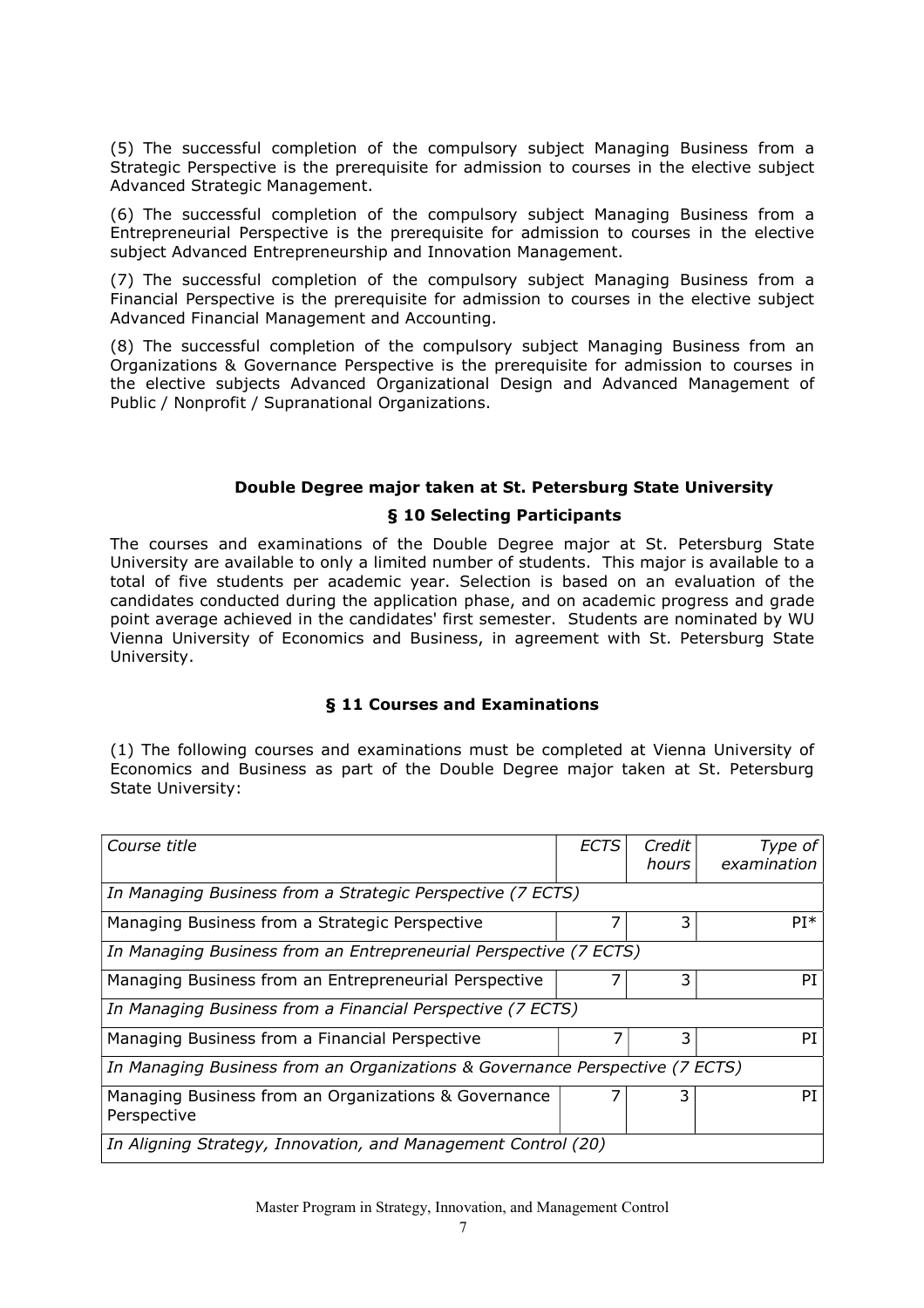| Business Planning and Performance Management | 15 | 5 | PI |
|----------------------------------------------|----|---|----|
| Executive Leadership                         | 5  | 2 | PI |
| In Managerial Economics (5 ECTS)             |    |   |    |
| Managerial Economics                         | 5  | 2 | PI |
| In Business Research Methods (5 ECTS)        |    |   |    |
| <b>Business Research Methods</b>             | 5  | 2 | PI |
| In Personal Skills (4 ECTS)                  |    |   |    |
| Personal Skills I                            | フ  | 2 | PI |
| Personal Skills II                           | っ  | 2 | PI |
| In Thesis Seminar (2 ECTS)                   |    |   |    |
| How to write a thesis                        | 2  |   | PI |

(2) The successful completion of 21 ECTS credits in the subjects Managing Business from a Strategic Perspective, Managing Business from an Entrepreneurial Perspective, Managing Business from a Financial Perspective, and Managing Business from an Organizations & Governance Perspective is the prerequisite for admission to courses in the subject Aligning Strategy, Innovation, and Management Control.

(3) The following courses and examinations in the Master Degree Programs in International Business and International Technology and Innovation Management must be completed at St. Petersburg State University:

| Course title                                          | <b>ECTS</b> | Credit<br>hours | Type of<br>examination |
|-------------------------------------------------------|-------------|-----------------|------------------------|
| In Consulting Project (6 ECTS)                        |             |                 |                        |
| Consulting Project                                    | 6           | 3               | $LVP*/PI**$            |
| In Electives (28 ECTS)                                |             |                 |                        |
| Elective I                                            | 6           | 3               | LVP/PI                 |
| Elective II                                           | 6           | 3               | LVP/PI                 |
| Elective III                                          | 6           | 3               | LVP/PI                 |
| Elective IV                                           | 5           | 2               | LVP/PI                 |
| Elective V                                            | 5           | 2               | LVP/PI                 |
| In Research Seminar (3 ECTS)                          |             |                 |                        |
| Research Seminar                                      | 3           | 1               | LVP/PI                 |
| In Foreign Language (6 ECTS)                          |             |                 |                        |
| Foreign Language                                      | 6           | 3               | LVP/PI                 |
| In Company Internship, or Internship Project (3 ECTS) |             |                 |                        |
| Company Internship, or Internship Project             | 3           | 1               | LVP/PI                 |

\*LVP = *Lehrveranstaltungsprüfung,* course examination

\*\* PI = *prüfungsimmanent*, class with continuous assessment of student performance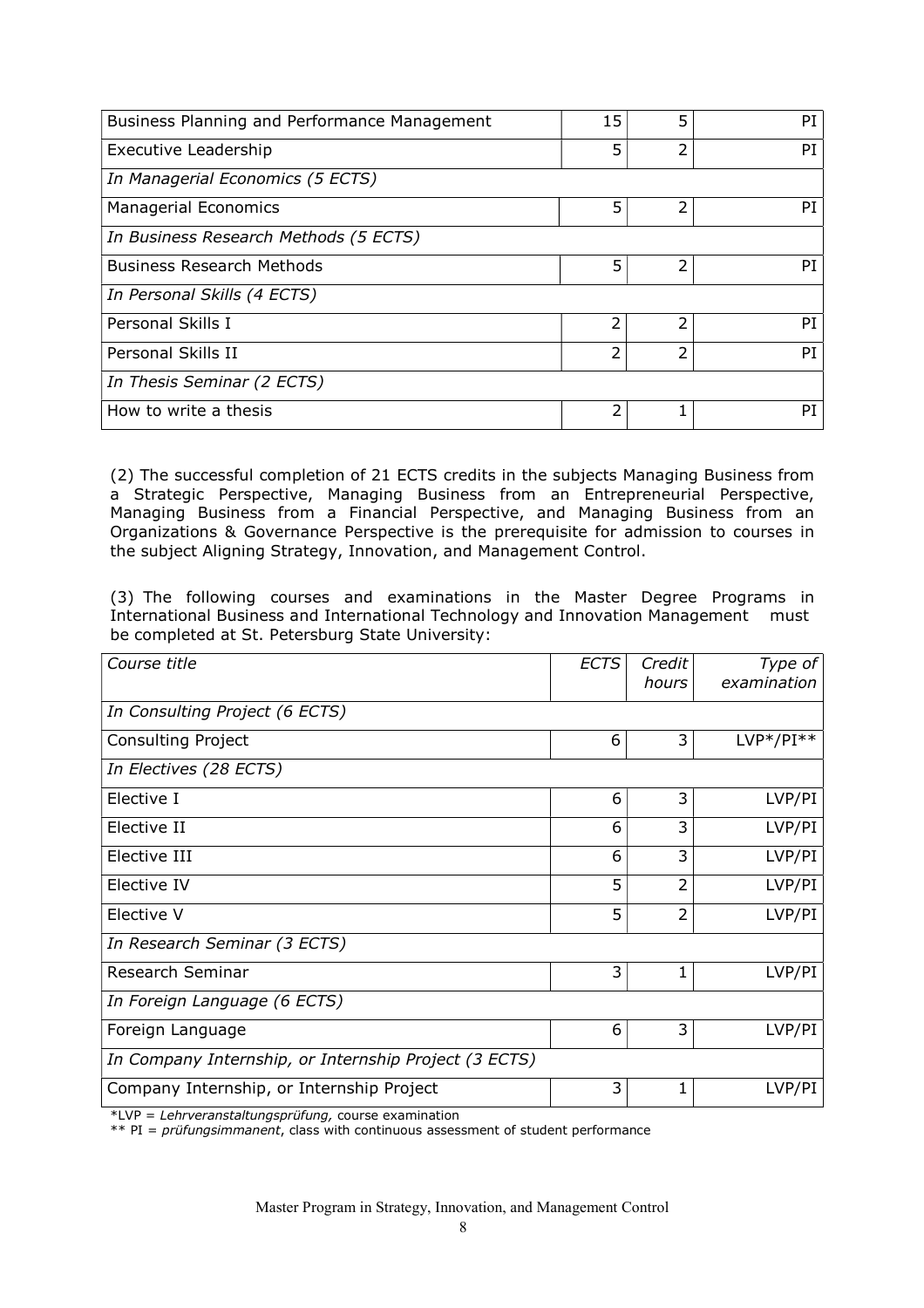(4) Students can choose among the following languages in the subject of Foreign Language Business Communication: German, French, Spanish, Russian

(5) Students must indicate their native language during the selection process (§ 10). Students are not permitted to select their native language to fulfill the Foreign Language requirement.

### **Double Degree major taken at Queen's University**

### **§ 12 Selecting Participants**

The courses and examinations of the Double Degree major at Queen's University are available to only a limited number of students. This major is available to a total of five students per academic year. Selection is based on an evaluation of the candidates conducted during the application phase, and on academic progress and grade point average achieved in the candidates' first semester. Students are nominated by WU Vienna University of Economics and Business, in agreement with Queen's University.

### **§ 13 Courses and Examinations**

(1) The following courses and examinations must be completed at Vienna University of Economics and Business as part of the Double Degree major taken at Queen's University:

| Course title                                                                 | <b>ECTS</b> | Credit<br>hours | Type of<br>examination |  |
|------------------------------------------------------------------------------|-------------|-----------------|------------------------|--|
| In Managing Business from a Strategic Perspective (7 ECTS)                   |             |                 |                        |  |
| Managing Business from a Strategic Perspective                               | 7           | 3               | $PI*$                  |  |
| In Managing Business from an Entrepreneurial Perspective (7 ECTS)            |             |                 |                        |  |
| Managing Business from an Entrepreneurial Perspective                        |             | 3               | PI                     |  |
| In Managing Business from a Financial Perspective (7 ECTS)                   |             |                 |                        |  |
| Managing Business from a Financial Perspective                               | 7           | 3               | PI                     |  |
| In Managing Business from an Organizations & Governance Perspective (7 ECTS) |             |                 |                        |  |
| Managing Business from an Organizations & Governance<br>Perspective          |             | 3               | PI                     |  |
| In Aligning Strategy, Innovation, and Management Control (20)                |             |                 |                        |  |
| Business Planning and Performance Management                                 | 15          | 5               | PI                     |  |
| <b>Executive Leadership</b>                                                  | 5           | $\overline{2}$  | PI                     |  |
| In Managerial Economics (5 ECTS)                                             |             |                 |                        |  |
| <b>Managerial Economics</b>                                                  | 5           | $\overline{2}$  | PT                     |  |
| In Business Research Methods (5 ECTS)                                        |             |                 |                        |  |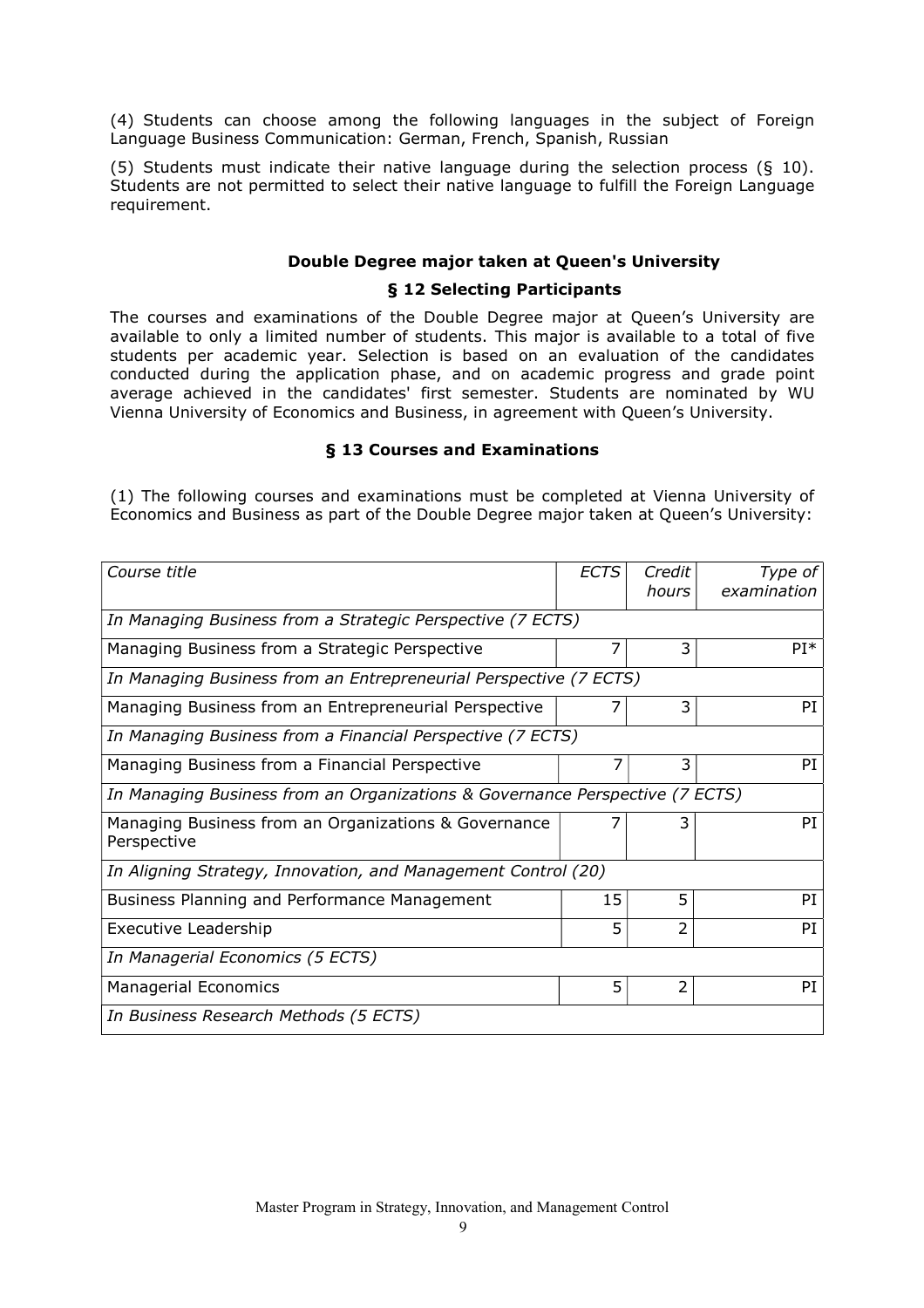| <b>Business Research Methods</b> |  | РT |
|----------------------------------|--|----|
| In Personal Skills (4 ECTS)      |  |    |
| Personal Skills I                |  | Рī |
| Personal Skills II               |  | Ρī |
| In Thesis Seminar (2 ECTS)       |  |    |
| How to write a thesis            |  | Рī |

(2) The successful completion of 21 ECTS credits in the subjects Managing Business from a Strategic Perspective, Managing Business from an Entrepreneurial Perspective, Managing Business from a Financial Perspective, and Managing Business from an Organizations & Governance Perspective is the prerequisite for admission to courses in the subject Aligning Strategy, Innovation, and Management Control.

(3) The following courses and examinations in the Master Degree Program in International Business must be completed at Queen's University:

| Course title                                   | <b>ECTS</b> | Credit<br>hours | Type of<br>examination |
|------------------------------------------------|-------------|-----------------|------------------------|
| In Leadership across cultures (6 ECTS)         |             |                 |                        |
| Leadership across cultures                     | 6           | 2               | $LVP*/PI**$            |
| In Strategies of a globalizing world (12 ECTS) |             |                 |                        |
| Global Strategy                                | 6           | 2               | LVP/PI                 |
| Business in the Global Economy                 | 6           | 2               | LVP/PI                 |
| In Business Project (6 ECTS)                   |             |                 |                        |
| <b>Business Project</b>                        | 6           | 2               | LVP/PI                 |
| In Electives (18 ECTS)                         |             |                 |                        |
| Elective I                                     | 6           | 2               | LVP/PI                 |
| Elective II                                    | 6           | 2               | LVP/PI                 |
| Elective III                                   | 6           | 2               | LVP/PI                 |

\*LVP = *Lehrveranstaltungsprüfung,* course examination

\*\* PI = *prüfungsimmanent*, class with continuous assessment of student performance

### **Double Degree major taken at Università Commerciale Luigi Bocconi**

#### **§ 14 Selecting Participants**

The courses and examinations of the Double Degree major at Università Commerciale Luigi Bocconi are available to only a limited number of students. This major is available to a total of three students per academic year. Selection is based on an evaluation of the candidates conducted during the application phase, and on academic progress and grade point average achieved in the candidates' first semester. Students are nominated by WU Vienna University of Economics and Business, in agreement with Università Commerciale Luigi Bocconi.

### **§ 15 Courses and Examinations**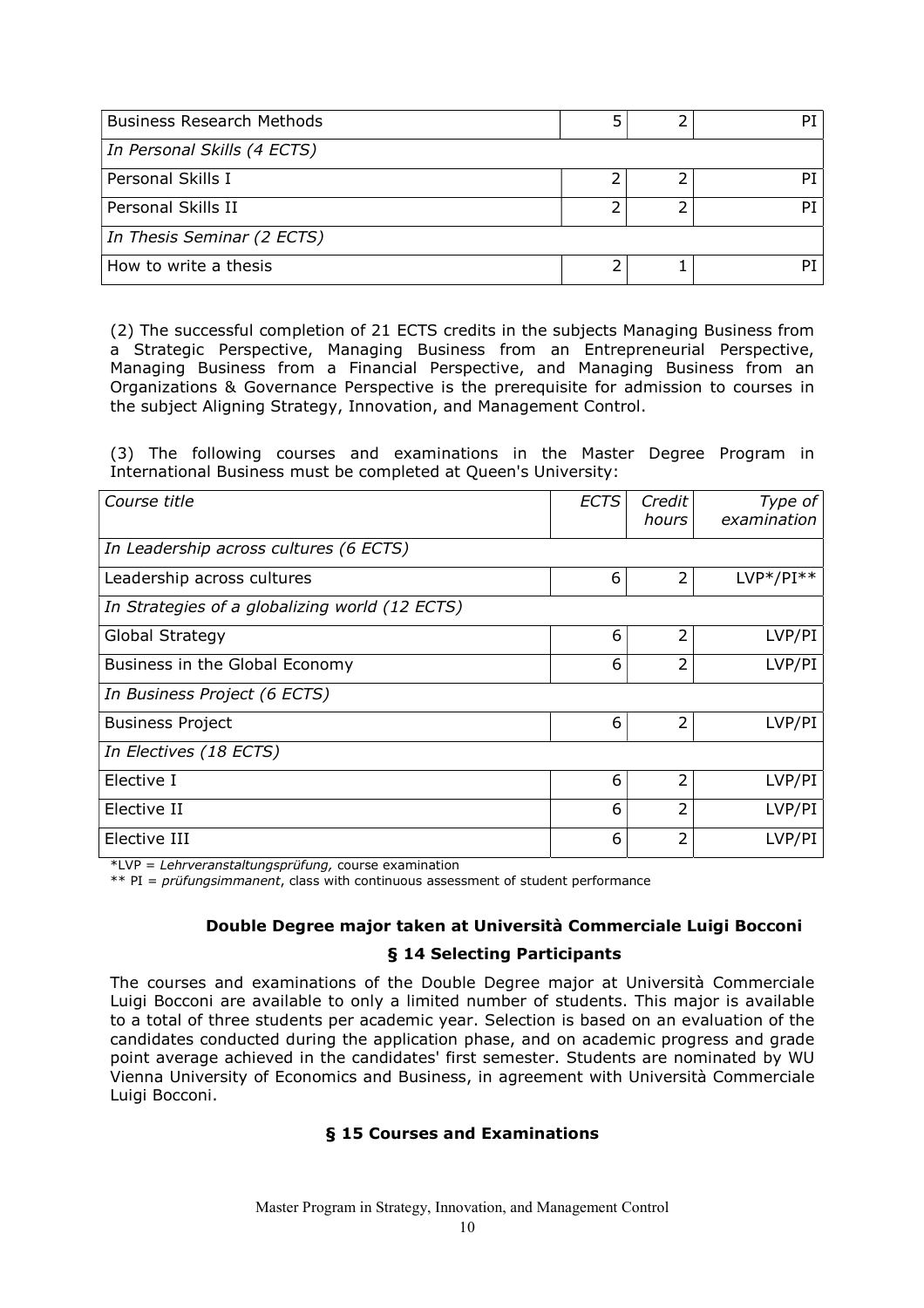(1) The following courses and examinations must be completed at Vienna University of Economics and Business as part of the Double Degree major taken at Università Commerciale Luigi Bocconi:

| Course title                                                                                                       | <b>ECTS</b>    | Credit         | Type of         |
|--------------------------------------------------------------------------------------------------------------------|----------------|----------------|-----------------|
|                                                                                                                    |                | hours          | examination     |
| In Managing Business from a Strategic Perspective (7 ECTS)                                                         |                |                |                 |
| Managing Business from a Strategic Perspective                                                                     | 7              | 3              | PI <sup>*</sup> |
| In Managing Business from an Entrepreneurial Perspective (7 ECTS)                                                  |                |                |                 |
| Managing Business from an Entrepreneurial Perspective                                                              |                | 3              | PI              |
| In Managing Business from a Financial Perspective (7 ECTS)                                                         |                |                |                 |
| Managing Business from a Financial Perspective                                                                     | 7              | 3              | PI              |
| In Managing Business from an Organizations & Governance Perspective (7 ECTS)                                       |                |                |                 |
| Managing Business from an Organizations & Governance<br>Perspective                                                |                | 3              | PI              |
| In Aligning Strategy, Innovation, and Management Control (5)                                                       |                |                |                 |
| <b>Executive Leadership</b>                                                                                        | 5              | $\overline{2}$ | PI              |
| In the student's choice of Aligning Strategy, Innovation, and Management Control or<br>Business Project (15 ECTS): |                |                |                 |
| Business Planning and Performance Management                                                                       | 15             | 5              | PI              |
| or                                                                                                                 |                |                |                 |
| <b>Business Project</b>                                                                                            | 15             | 6              | PI.             |
| In Managerial Economics (5 ECTS)                                                                                   |                |                |                 |
| <b>Managerial Economics</b>                                                                                        | 5              | $\overline{2}$ | PI              |
| In Business Research Methods (5 ECTS)                                                                              |                |                |                 |
| <b>Business Research Methods</b>                                                                                   | 5              | $\overline{2}$ | PI              |
| In Personal Skills (4 ECTS)                                                                                        |                |                |                 |
| Personal Skills I                                                                                                  | $\overline{2}$ | $\overline{2}$ | PI              |
| Personal Skills II                                                                                                 | $\overline{2}$ | $\overline{2}$ | PI              |
| In Thesis Seminar (2 ECTS)                                                                                         |                |                |                 |
| How to write a thesis                                                                                              | 2              | 1              | PI              |

\*PI = *prüfungsimmanent*, class with continuous assessment of student performance

(2) The following courses and examinations in the student's choice of either the Master Degree Program in Management or the Master Degree Program in Economics and Management of Innovation & Technology must be completed at Università Commerciale Luigi Bocconi:

#### a. In the Master Degree Program in Management:

| Course title | <b>FOTO</b> | Credit | ype of      |
|--------------|-------------|--------|-------------|
|              | L U I U     | hours  | examination |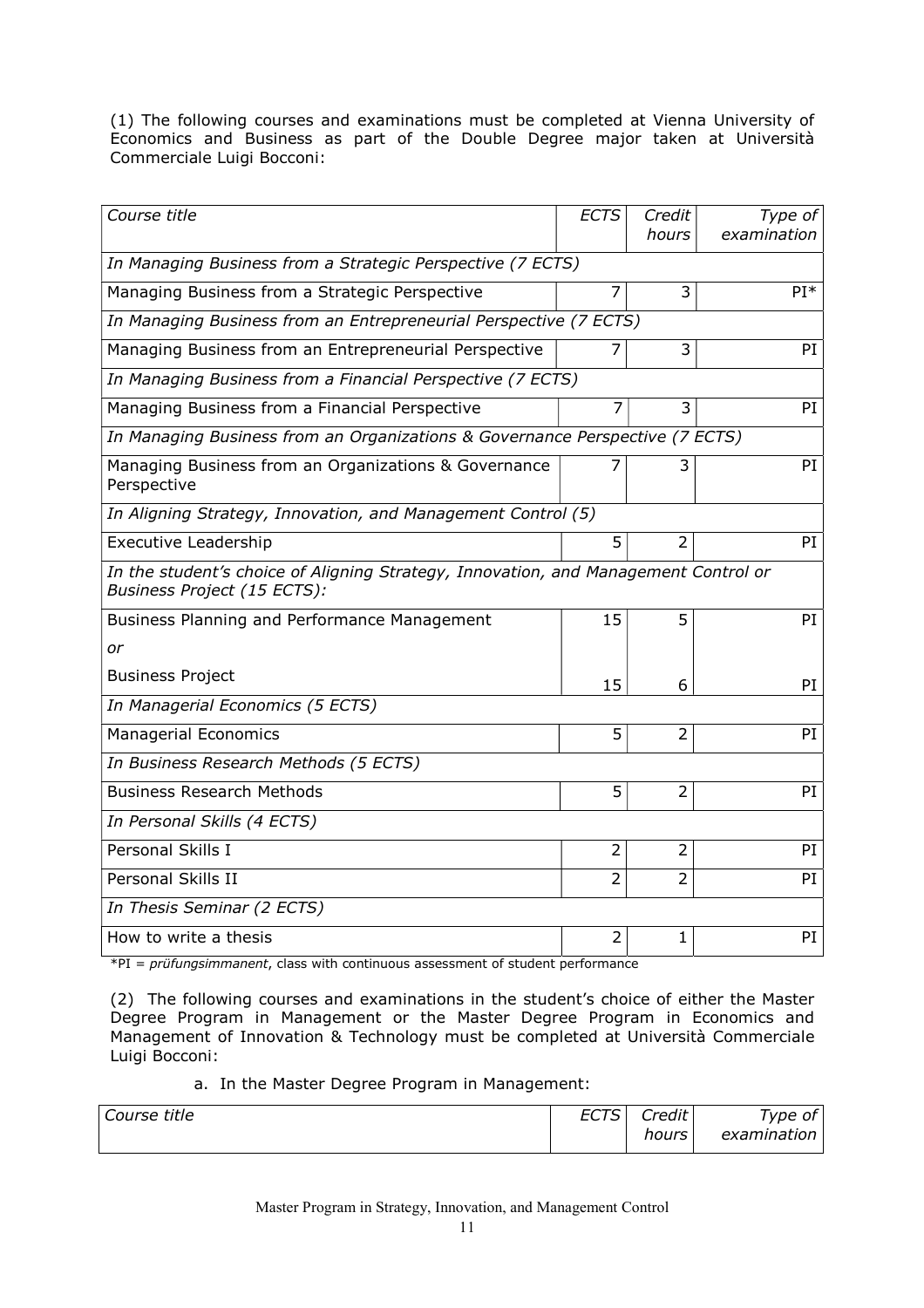| In Company and Business Law (Advanced Course) (6 ECTS) |   |                |             |
|--------------------------------------------------------|---|----------------|-------------|
| Company and Business Law (Advanced Course)             | 6 | 2              | $LVP*/PI**$ |
| In Foreign Language (8 ECTS)                           |   |                |             |
| Foreign Language I                                     | 4 | 2              | LVP/PI      |
| Foreign Language II                                    | 4 | 2              | LVP/PI      |
| In Electives (24 ECTS)                                 |   |                |             |
| Elective I                                             | 6 | 2              | LVP/PI      |
| Elective II                                            | 6 | 2              | LVP/PI      |
| Elective III                                           | 6 | $\overline{2}$ | LVP/PI      |
| Elective IV                                            | 6 | 2              | LVP/PI      |

\*LVP = *Lehrveranstaltungsprüfung,* course examination

\*\* PI = *prüfungsimmanent*, class with continuous assessment of student performance

or

### b. In the Master Degree Program in Economics and Management of Innovation & Technology:

| Course title                                        | <b>ECTS</b>    | Credit<br>hours | Type of<br>examination |
|-----------------------------------------------------|----------------|-----------------|------------------------|
| In Intellectual Property Law (6 ECTS)               |                |                 |                        |
| Intellectual Property Law                           | 6              | $\overline{2}$  | $LVP*/PI**$            |
| In Innovation, Growth and Sustainability (6 ECTS)   |                |                 |                        |
| Innovation, Growth and Sustainability               | 6              | 2               | LVP/PI                 |
| In 1 Sector Systems of Innovation Workshop (6 ECTS) |                |                 |                        |
| 1 Sector Systems of Innovation Workshop             | 6              | 2               | LVP/PI                 |
| In Foreign Language (8 ECTS)                        |                |                 |                        |
| Foreign Language I                                  | 4              | $\overline{2}$  | LVP/PI                 |
| Foreign Language II                                 | $\overline{4}$ | 2               | LVP/PI                 |
| In Electives (12 ECTS)                              |                |                 |                        |
| Elective I                                          | 6              | 2               | LVP/PI                 |
| Elective II                                         | 6              | 2               | LVP/PI                 |

\*LVP = *Lehrveranstaltungsprüfung,* course examination

\*\* PI = *prüfungsimmanent*, class with continuous assessment of student performance

(3) Students can choose among the following languages in the subject of Foreign Language I: English, French, German, Spanish, and Portuguese. Students must indicate their native language during the selection process (§ 14). Students are not permitted to select their native language to fulfill the foreign language requirement.

(4) Italian is to be selected as Foreign Language II for the Foreign Language subject requirement. If Italian is the student's native language, the student must select one of the other foreign languages named in (3) above.